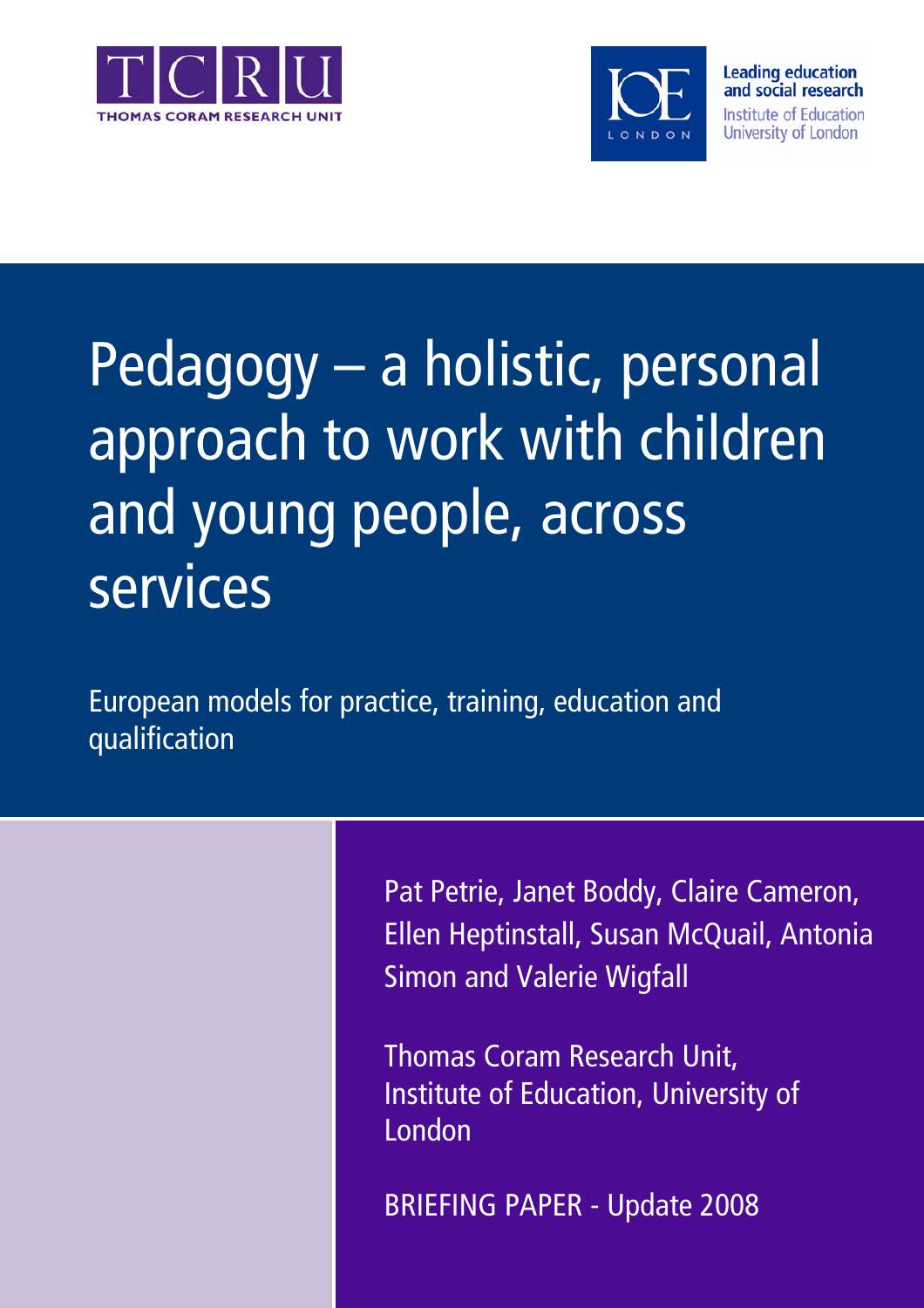Today, provision for children and young people is developing rapidly at the level of policy, organisation, training, education, and qualifications. Research in these areas, carried out at the Thomas Coram Research Unit (TCRU), has included cross-national studies on service provision and its quality, the daily practice of staff, their training, education, qualification, recruitment and retention in the workforce. A central interest has been what, in continental Europe, is often called 'social pedagogy', a distinctive way of working with children and the basis for policy development. References and links to summaries of these studies are provided at the end of the paper.

# **Why consider social pedagogy?**

Until the end of the last century, in England local and national policy was mostly based on clear boundaries between the fields of education, childcare and social care. These divisions were apparent at many levels: conceptual, professional, organisational and in relation to training and education. However, over the last decade there has been an administrative reorganisation of responsibility for children's services and a shift in how we envisage provision for children and young people. The following are all of relevance for the subject of social pedagogy:

- Responsibility for childcare (for working parents) and social care (for children in need including those in need of protection) has moved from the Department of Health to what is now the Department for Children, Schools and Families, with:
	- responsibility for early years education and childcare, out-of-school care, child protection and schooling .
	- a Children's Workforce Unit and a School's Workforce Unit .
	- structural links to other departments
- Integrated structures such as Children's Trusts, and local authority Children's Departments, ,and comprehensive provision – Children's Centres and Extended Schools – have been introduced.
- Government policy, for example, Every Child Matters (DfES, 2003) and the Children's Plan (DCSF, 2008) have emphasised that services for children – child welfare, childcare, education, health – should work more closely together, and that the different occupations involved should be more interconnected, with a core training for workers across the children and young people's sector.

Also relevant, although less recent, since the Children Act, 1989 and with the UK's becoming a signatory to the United Nations Convention on the Rights of the Child, there is an increasing emphasis on listening to children and there has been the appointment of a Children's Commissioner.

This is a time when the borders and relations between different types of services are changing, workforce issues are to the fore, and there is a desire to find new approaches. Not least, children are being seen as persons in their own right, rather than as 'problems' to be managed. With these changing directions comes the opportunity to seek fresh options and to identify the best possibilities for realising government's intentions. One model for work in the children's sector is that of pedagogy, with workers, whatever their job titles, seen primarily as pedagogues.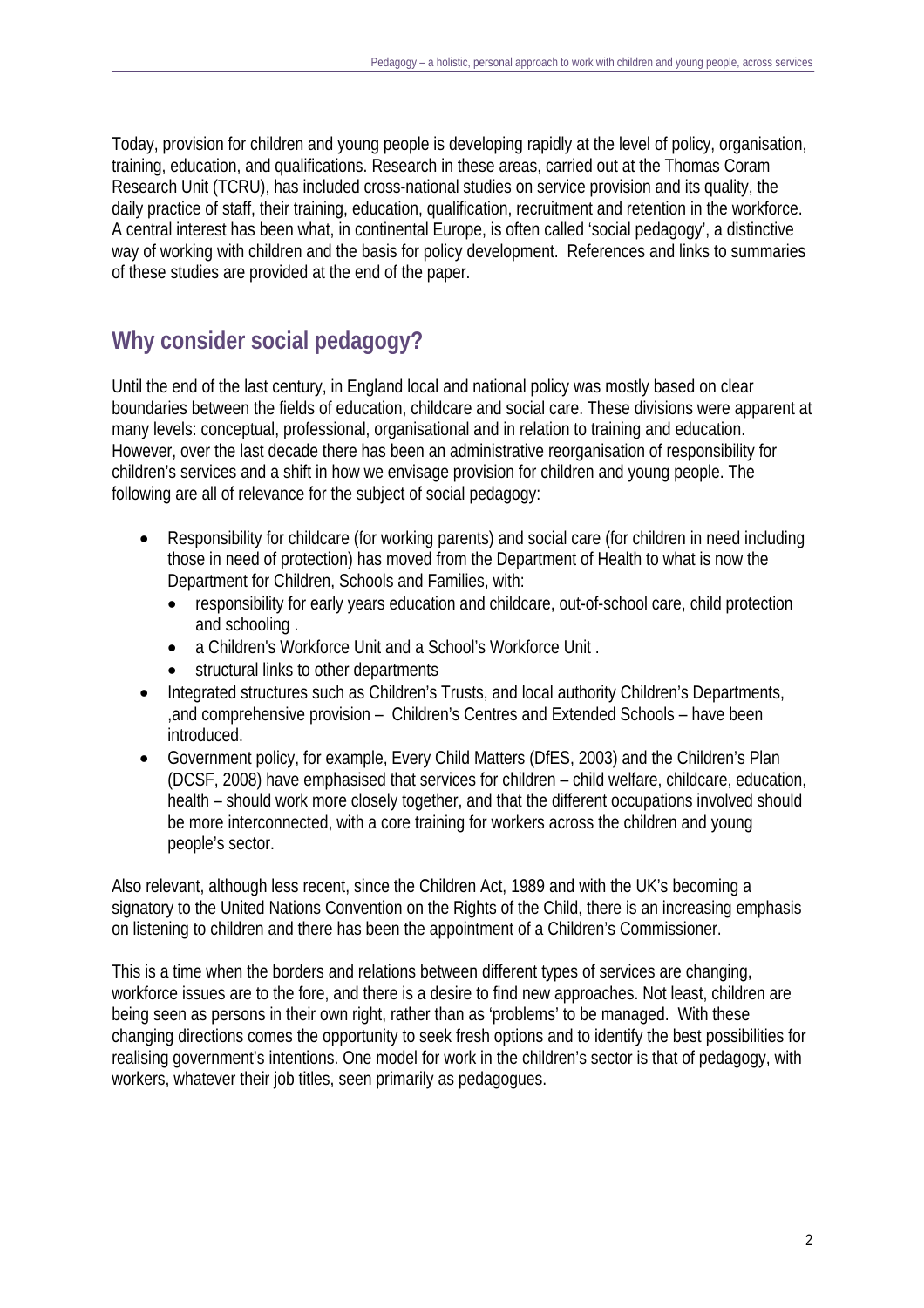# **What is 'pedagogy' as used in continental Europe?**

In England, we do not often use the term 'pedagogy' except in the context of the classroom and formal education. Our European neighbours often apply it to a much broader set of services, covering, for example, childcare and early years, youth work, family support services, secure units for young offenders, residential care and play work. A consideration of pedagogic policy and practice in continental Europe could help to clarify the challenges and opportunities inherent in the developing English context.

As used in continental Europe, the word 'pedagogy' can relate to the overall support for children's development. In pedagogy, care and education meet. To put it another way, pedagogy is about bringing up children, it is 'education' in the broadest sense of that word. Indeed, in French and other languages with a Latin base (such as Italian and Spanish) words like *éducation* convey this broader sense, and are interchangeable with expanded notions of pedagogy as used in Germanic and Nordic countries.

Parents are sometimes referred to as the first pedagogues, but pedagogy is also a foundational concept that informs many sorts of services, providing a distinctive approach to practice, training and policy. In continental Europe, the use of the terms such as *éducation* and *Pädagoge* and *Sozialpädagogik* imply work with the *whole* child: body, mind, feelings, spirit and creativity. Crucially, the child is seen as a social being, connected to others and at the same time with their own distinctive experiences and knowledge.

*In Sweden, the employment of pedagogues in schools has been central to educational reforms. Educational policy addresses the whole child, rather than the child conceived in narrow cognitive terms. Around one third of school heads have a background in pedagogy, rather than teaching.* 

(Cohen, Moss, Petrie and Wallace, 2004)

## **The terms pedagogy and** *social* **pedagogy?**

Social pedagogy is sometimes used to mean pedagogy conducted on behalf of society, rather than the more private pedagogy performed by parents. But the term can also denote work with more vulnerable groups in society. Different countries have different emphases and use slightly different terms.



In the countries included in the studies of residential care in different European countries, an organic pedagogic system has been distinguished (e.g., Petrie, 2001, Petrie, 2002, Petrie,et al, 2006). The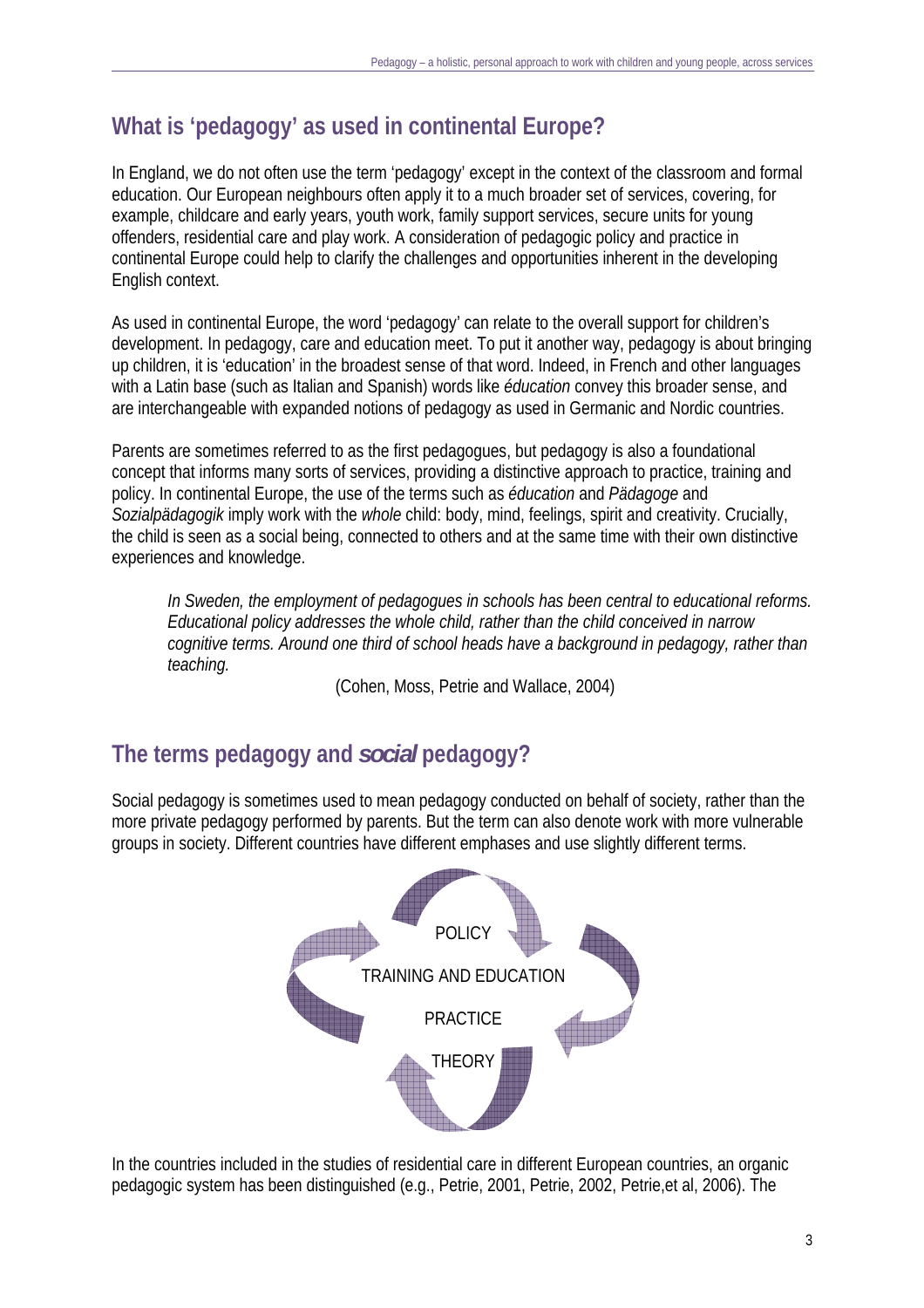system's components consist of policy and practice, theory and research, and the training and education of the work force, with each component feeding into, and drawing from, the others.

*'Pedagogic theory is specially about relationships, child rearing relationships'* (Dutch academic, (Petrie et al, 2006: 23)

#### **The research identified the following key principles of pedagogic practice:**

- a focus on the child as a whole person, and support for the child's overall development;
- the practitioner seeing herself/himself as a person, in relationship with the child or young person;
- while they are together, children and staff are seen as inhabiting the same life space, not as existing in separate, hierarchical domains;
- as professionals, pedagogues are encouraged to constantly reflect on their practice and to apply both theoretical understandings and self-knowledge to their work and the sometimes challenging demands with which they are confronted;
- pedagogues should be both practical and creative; their training prepares them to share in many aspects of children's daily lives, such as preparing meals and snacks, or making music and building kites;
- when working in group settings, children's associative life is seen as an important resource: workers should foster and make use of the group.
- pedagogy builds on an understanding of children's rights that is not limited to procedural matters or legislated requirements;
- there is an emphasis on team work and valuing the contributions of others in the task of 'bringing up' children: family members, other professionals and members of the local community.

The work of the pedagogue is essentially personal. The students and staff interviewed for recent TCRU research on the applicability of social pedagogy to work with looked-after children, often spoke of the work of the pedagogue in terms of the human person: head, hands and heart – all three being essential for the work of pedagogy. The personal, relational approach is emphasised in students' training and education where fostering sound pedagogic values and attitudes is seen as at least as important as the acquisition of knowledge and skills.

#### *"When you are holding a person in your hand, you are holding a bit of his life in your hand."*  (Principal, Danish training college, *ibid, 23*)

Pedagogic principles derive from a highly developed professional training and education, and relate to social policy that is conceived in terms of pedagogy; for example pedagogic principles can be brought to bear in cases where children are also a concern for youth justice systems.

## **Education, training and qualification**

Some of those working directly with children have undertaken pedagogic studies in the last years of secondary school or colleges or in further education. These courses are not seen as an adequate qualification for work with children and young people and many who have taken them go on to degrees in pedagogy, after working in the field.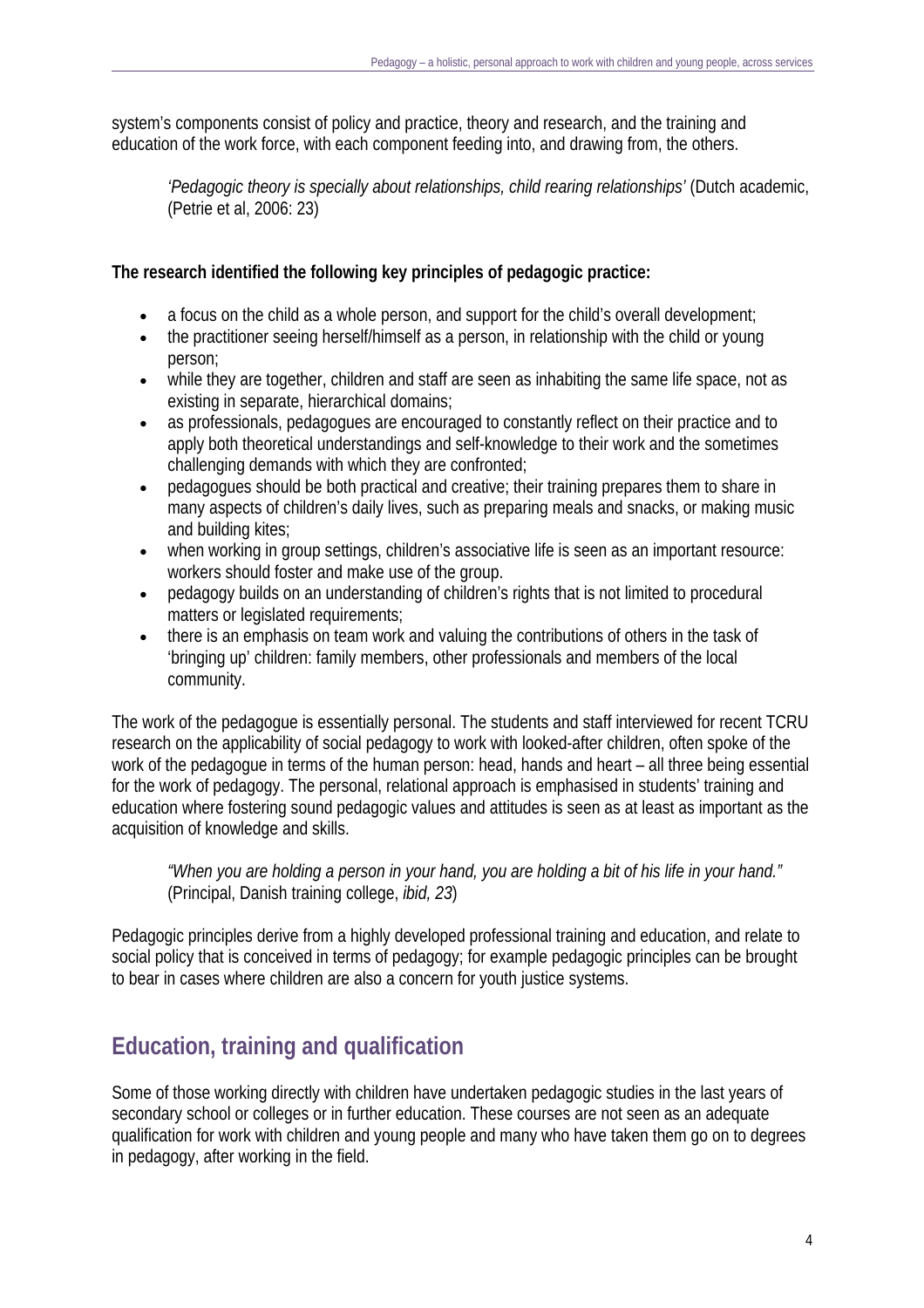Would-be pedagogues usually prepare for pedagogic work in universities and colleges, where first degrees take around three or four years. Courses involve the following:

- as an aid to becoming reflective practitioners, students take a range of theoretical subjects in the behavioural and social sciences, including, importantly, group processes;
- students are introduced to the skills needed for their work such as group work, working with conflict and challenging behaviour, and teamwork (which is much emphasised);
- students take courses in creative and practical subjects, such as art, drama, woodwork, music or gardening - interests and skills that they will bring to their work as media through which they can relate to children. Arts and practical subjects are also valued for their general therapeutic effect: they can help to children to enjoy life and feel good about themselves;
- there are often optional study modules and practice placements for specific settings, such as work with disabled children or in residential care;
- in some countries pedagogic courses offer specialist options, and qualification, for work with adults (for example in mental health settings).

#### '*It is a job where every day you must ask questions about yourself and your practice right to the end of your professional life.'* (French pedagogue working in a residential home, *ibid: 28.*)

In Germany, the Netherlands and Flanders, some students take an initial five-year course in pedagogic theory, which includes placements in various agencies and services, resulting in the equivalent of an English Masters degree. This prepares students for further academic work, for research and development posts in government and voluntary organisations, for management jobs, and consultancy and advisory positions in a range of provision. But some of those qualified in this way choose to work directly with children.

Once in employment, people with a background in pedagogy/social pedagogy can have a variety of job titles relating to the work they undertake. Since 1992, Danish pedagogues training for work in, for example, nurseries, out- of-school services, adult services, and children's residential homes have a common training, with optional specialisms. In other countries there may be a more differentiated initial training and work roles. But whatever the setting, educational, health, youth services, social services or nurseries, pedagogues usually work alongside other professionals and share the general aims of the establishment, but they bring their own distinctive principles, understandings and skills to bear.

# **What could adopting a pedagogic approach offer for England?**

The possible benefits of a taking a pedagogic approach cross the realms of policy development, training and workforce issues. This is acknowledged in recent government statements, and the commitment to explore effectiveness of social pedagogy in residential care in England (DfES 2007):

Pedagogues are generalists. Their uniquely broad training with its theoretical, personal and practical content ideally fits them for outcome-focused work with children, including those with significant developmental need (*DfES 2005) Children's workforce consultation document* 

A new framework of skills and qualifications incorporating the principles of social pedagogy… Would offer a competency based approach available to all foster carers and staff and managers in residential homes (*DfES 2006) Care Matters*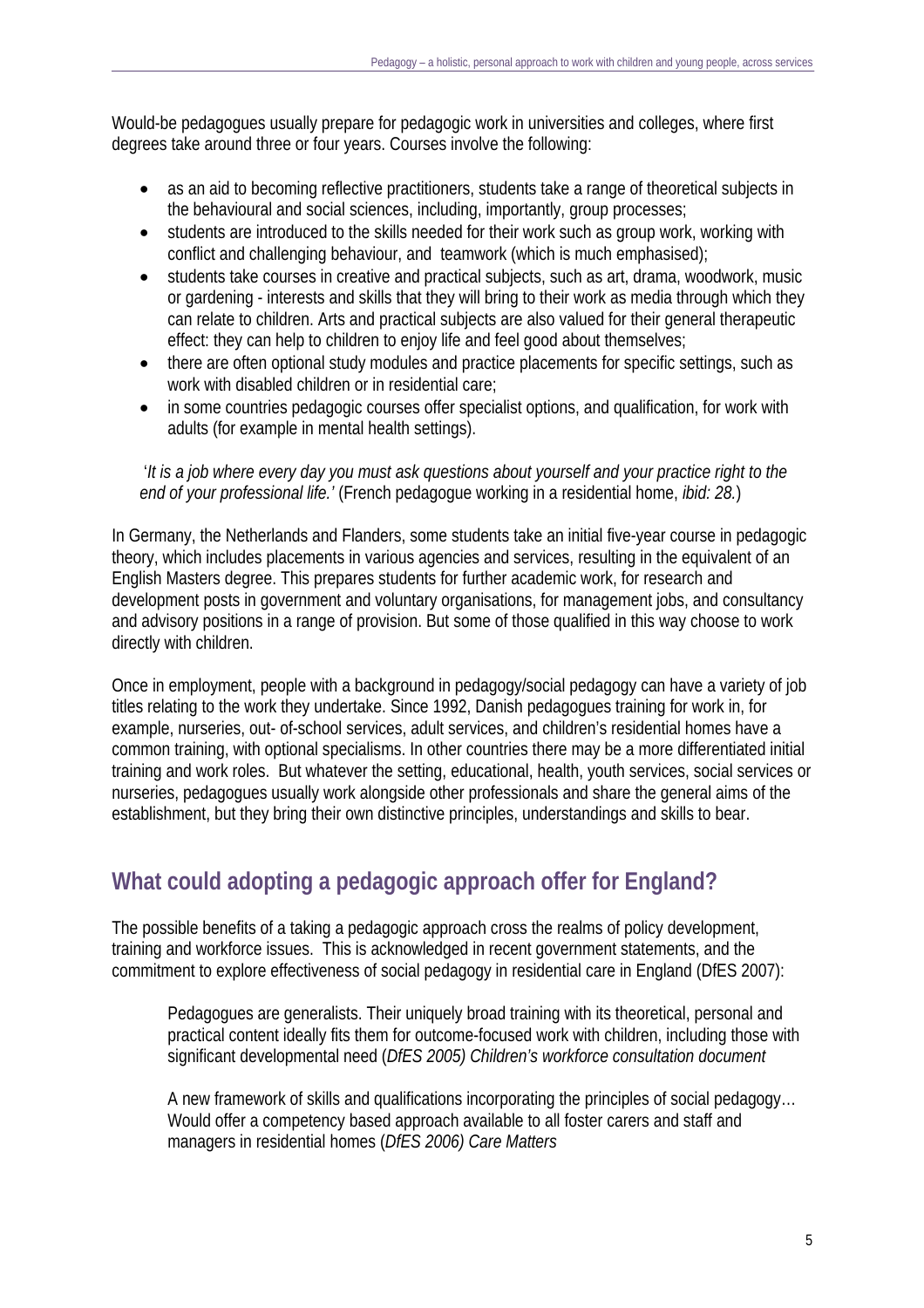Also, in its move to establish a framework for professional development the government will explore how social pedagogy could be applied and promises more detail in the Children's Workforce Action Plan (Children's Plan, 2008)

#### *1. What has social pedagogy to offer social policy?*

- a. Pedagogy is an overarching concept that could bring greater coherence to children's services, as expressed in, e.g., *Every Child Matters* and the Children's Plan.
- b. Pedagogy could also provide a framework for discussing aims for children and young people in society as a whole.
- c. Many recent service developments sit well in a pedagogic framework. Full Service Schools and Children's Centres are pedagogic provision in that they aim to support children's over-all development. Both are sites in which pedagogues could bring their own expertise and values to bear, alongside the work of other professionals, such as nurses and teachers.
- *2. What has social pedagogy to offer training, education and the children's workforce?* 
	- a. Pedagogy degrees and careers are highly popular in the European countries studied, even though pedagogues are not especially well paid. Establishing pedagogy courses in this country could produce a well-equipped, flexible and stable workforce.
	- b. The breadth of pedagogic training qualifies staff for direct work with children and young people across a wide range of childcare, educational and welfare services. Whether in established or developing services, the key pedagogic principals would hold true, with workers sharing common values, theoretic understandings, skills and practice principles.
	- c. As well as their broader training, pedagogues can take specialist options such as those which would further many government objectives, for example, for a professional workforce, trained in the skills and understandings required for residential settings. Pedagogical approaches may also have something to offer in the training and support of foster parents.
	- d. Positioning work in the children's sector as pedagogy can provide a framework for rationalising existing qualifications and allowing for career development within the sector.
	- e. European Community legislation allows the freedom to work throughout EC member states. Adopting a pedagogic approach would allow for a greater harmonisation of professional training and practice with that of other European countries.

#### *3. What has pedagogy to offer children and parents?*

The TCRU research found that pedagogy, as practiced in the countries studied, had the potential to serve several aspect of government policy.

a. Pedagogy has the potential for an inclusive, normalising approach. The main focus of pedagogy is on children as children, but allowing for some children, at some times, to have additional needs. This normalising approach fits well with government's aims for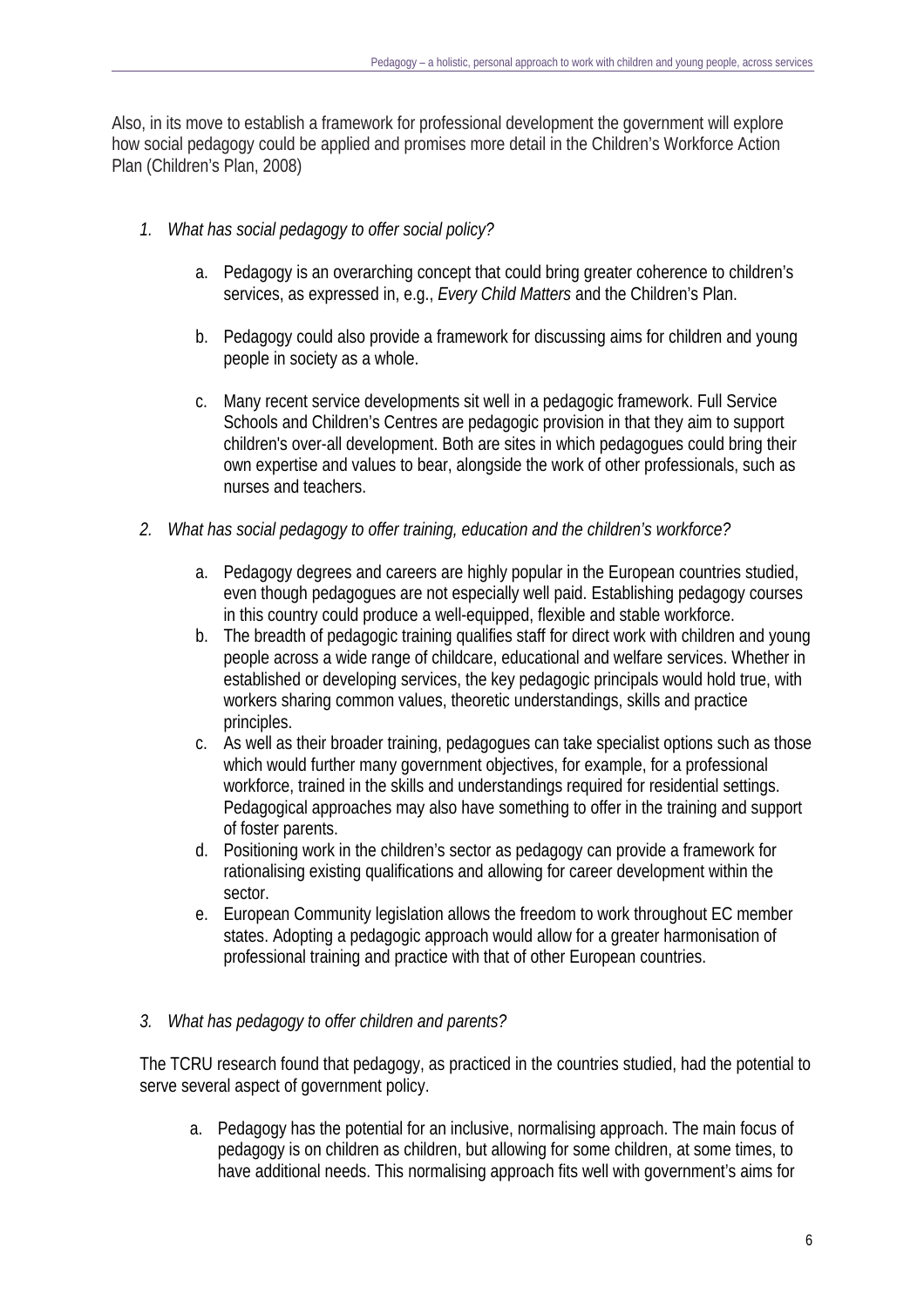both looked-after children, disabled children and children with special needs, (see for example the amended Disability Discrimination Act, 1995).

- b. While child protection issues are treated with all due seriousness, pedagogic approaches tend to be child-focused, rather than procedure-focused. Attention to appropriate procedures is a necessary part of the work, but not its basis. The professionalism of the worker, transparency of practice, a commitment to team work and accountability to others in the team, are seen as the best guarantee of child safety.
- c. Pedagogues think in terms both of the individual child *and* of the group of children or young people. This allows for richer, more productive work with children, whether in play schemes, the nursery or a residential home.
- d. Because they are trained in creative activities, pedagogues workers are in a postion to offer children activities that enhance children's self esteem and may be therapeutic, in the widest sense of that word.
- e. Above all, pedagogy aims to take a holistic view of children and respects them as fellow human beings, each with a unique point of view and a distinctive contribution to make to whatever task is in hand. This stance can support policy that requires the voice of the child to be heard and for children and young people to play their part in, e.g., devising care plans.
- f. Working with parents has a high place in government policy, through objectives for children in care, to Sure Start programmes, and to the Youth Justice System. Pedagogues are trained to consider parents as partners, with whom they can dialogue about the development and well-being of individual children, as well as providing advice and counselling on parenting.

Social pedagogy provides a framework for discussing the place of children and young people in society, addressing basic questions:

What do we want for our children, including those who are currently at social disadvantage?

What is a good childhood?

What relationship would we wish to promote between children and children, and children and adults?

These are questions that relate to pedagogic aims and values, and should underly the objectives of the different professionals who are involved with children. Addressing such questions should underly policy and practice throughout children's services, including schools, and should inform their administration.

## **Problems regarding pedagogy**

*1. Is pedagogy in competition with Social work and other professions?* 

The TCRU survey across training settings in England revealed wide interest in European models of training, and some centres already had exchanges with pedagogic training establishments in Europe, (Petrie et al 2003). There would also be the need to develop specialist training as optional or post-qualifying courses, in addition to general, or 'core' training. The development of such courses is underway, for example at the Institute of Education, University of London.

2. Without publicly funded training opportunities of the duration and comprehensiveness of those to be found in Europe, a profession comparable to that of the pedagogue cannot be developed.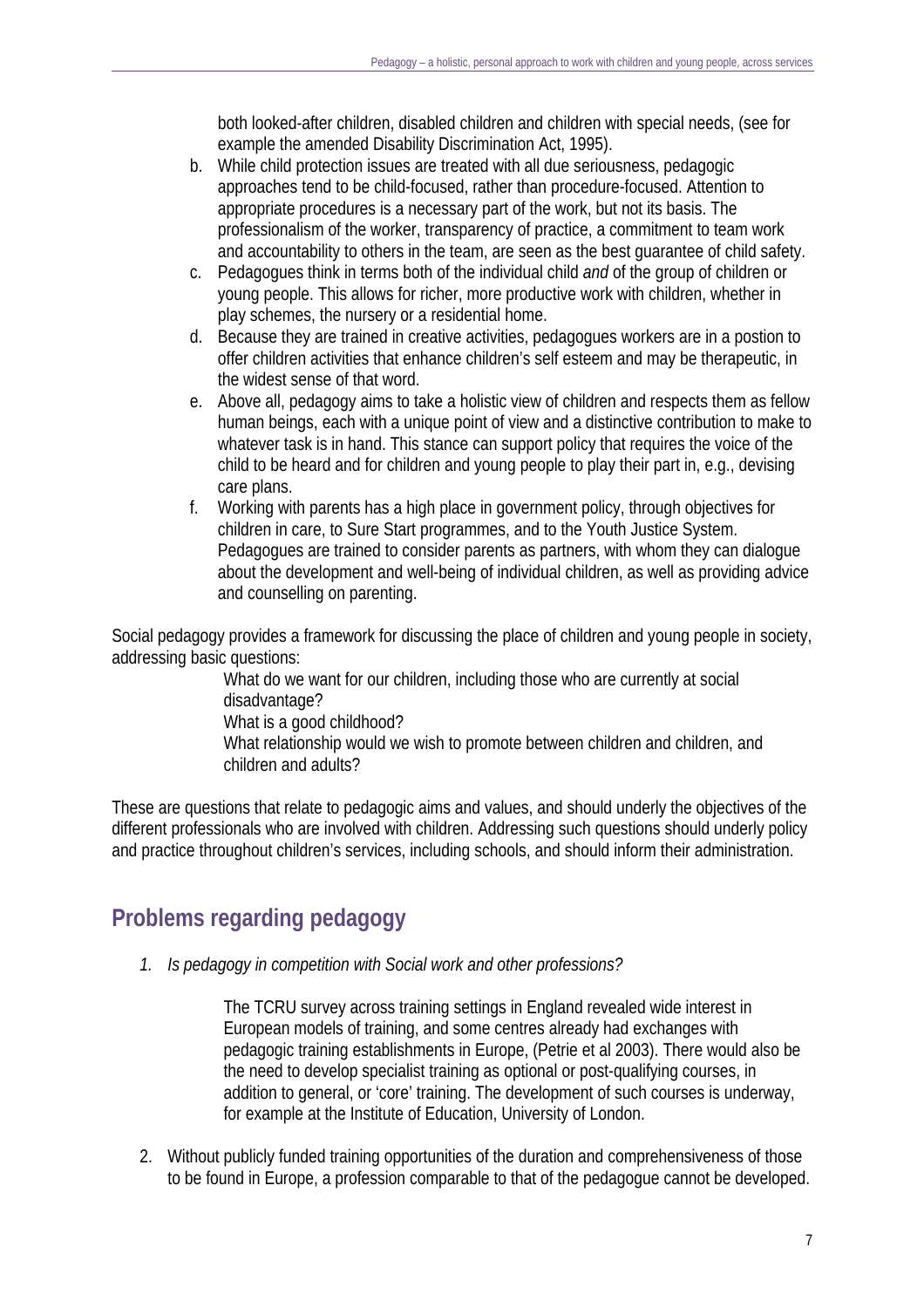Government policy is to increase the number of graduates, generally, and to make good staff shortages in childcare, early education and social care. These are settings that need the stimulation of new approaches. The European experience is that pedagogy degrees and careers are popular options.

There has been no academic field defined as social pedagogy in English universities., However, as mentioned above, such courses are currently in development. Additionally:

- Some existing English qualifications are based on pedagogic principles: for example the BA in Curative Education at the University of Aberdeen; the BA in European Social Work at the University of Portsmouth; degrees in Youth and Community Work such as those to be found at the University of Durham and the YMCA George Williams College in Canning Town (Canterbury Christchurch University)
- Some foundation degrees in development are building on pedagogic curricula (for example, Working with Children at the Institute of Education and the University of Portsmouth).
- Camphill Schools, Steiner schools and Montessori schools build on a continental European pedagogic tradition.
- Danish pedagogy students on 6 month full-time placement in English children's services were highly praised by their English supervisors. Reportedly, they accommodated well to existing modes of practice, they developed excellent relationships with children and staff, and they were creative. They were frequently allowed to undertake responsibilities beyond the normal remit of placement students. Some students were said to promote a questioning culture about practice and procedures, which was seen by staff as beneficial to institutional practice, overall (Cameron, 200.
- A UK agency, specialising in recruitment of German pedagogues, has placed 200 qualified practitioners in local authorities and other agencies, on permanent contracts (Ladbroke, 2007).
- Pedagogues from new member states of the EU are said to be increasingly employed in england.
- subjects studied in European departments of pedagogy are available in universities in this country, and research is undertaken that elsewhere would be seen as contributing to pedagogic theory.

Also, existing courses are often influenced by social pedagogic ideas (for example, the Masters Degree in Residential Care at the University of Strathclyde). In addition, there are across the country first degrees in fields such as Early Childhood, Child Development, and Educational Studies that are theoretically relevant, although they do not have the practice placements, artistic or practical components, and the explicit base in pedagogic principles (see above), typical of pedagogy courses in Europe.

4. The terms *pedagogy* can be mystifying for English language speakers and the Oxford English Dictionary allows for three ways of pronouncing it!

This is true – although using a soft *g* as in psychology may have a more English ring! An existing alternative is the term 'social education' (but this may suggest lessons in citizenship). On the other hand, the relative strangeness of the term 'pedagogy' is also one of its advantages, inviting enquiry, encouraging new thinking and suggesting new opportunities.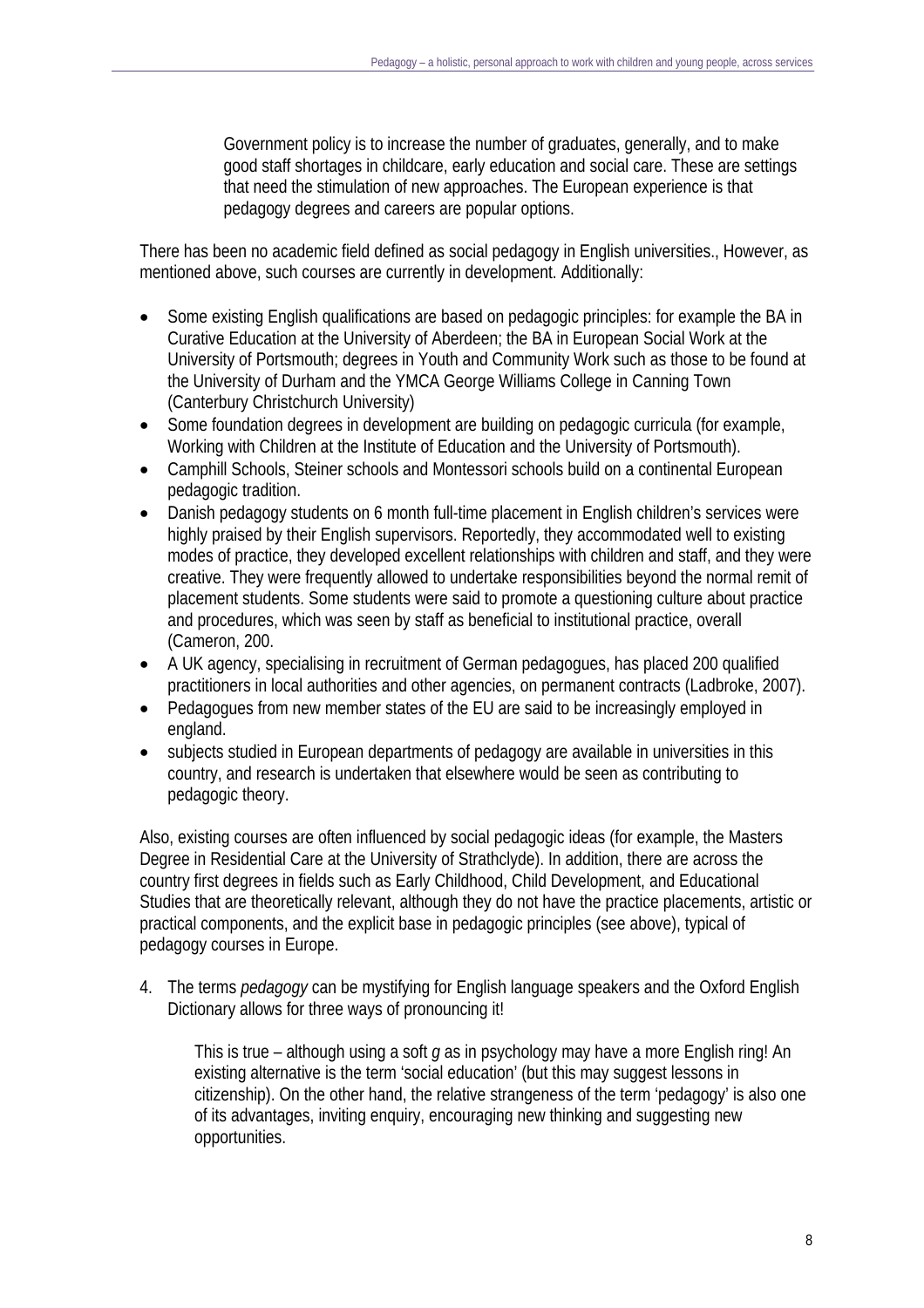### **Pedagogy for children's services in England: possible starting points**

It is impossible to achieve, not to say undesirable to attempt, the transfer of whole systems of training, qualification and practice from one country to another – and while pedagogic systems are similar they are not uniform in the countries we studied. Nevertheless, the TCRU research points to ways in which pedagogy, as a model, fits policy concerns for children, and the development of training and services, in England. Currently, while these are areas that present many problems, there is also much evidence of a political will to effect change in how society serves its children and young people. So could the pedagogic approach be used to further English policy concerns? At the Institute of Education, University of London, a framework of social pedagogy qualification is being put in place. A foundation degree, Working with Children, received its first students in 2007, and a BA and Masters degree in social pedagogy will follow.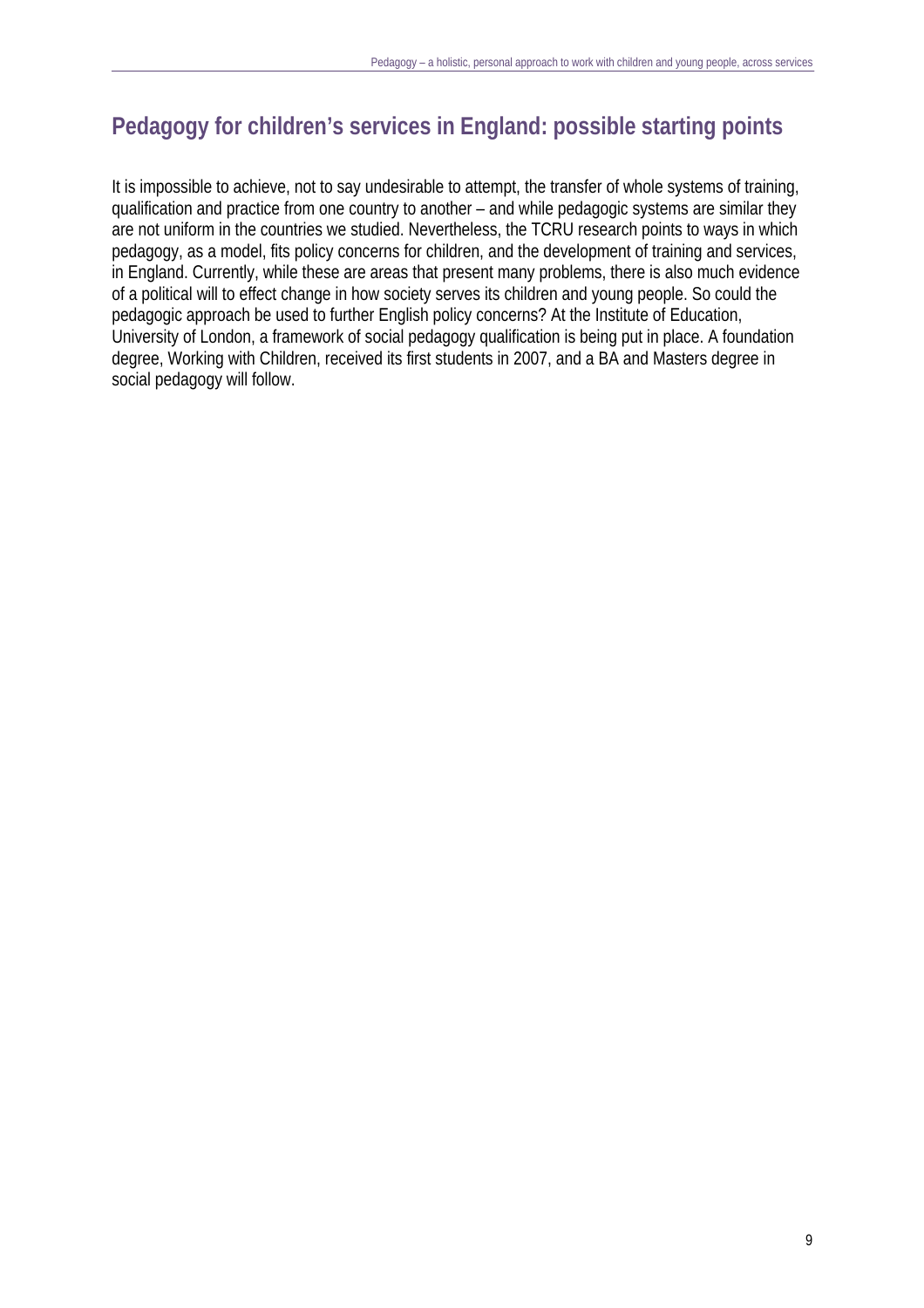## **TCRU social pedagogy research and publications**

We are grateful to all those who were associated with the studies on which this paper mainly draws: the participants, research associates and funders. The studies include:

#### **Completed research**

*For the Department of Health, Department for Education and Skills/Department for Children, Schools and Families:* 

What is Social Pedagogy: The education of pedagogues and their part in residential care? (Denmark, Flanders, France, Germany, the Netherlands)

Pedagogy and Residential care: A comparison of policy and practice in England, Denmark and **Germany** 

Pedagogy and foster care (Denmark, France, Germany and Sweden)

The feasibility of introducing pedagogy in England

Care entry in Europe (England, France, Denmark and Germany, an on-going study)

Pedagogues in the Swedish extended school, as part of a study of inter-professional activities in multi-purpose children's services, in England and Sweden (on going).

#### *For the Esmée Fairbairn Foundation:*

Evidence relating to introducing pedagogy in England.

#### *For the European Commission*

A study of Care work in Europe van Ewijk, H., Hens, H., Lammersen, G. and Moss, P. (2002) *Mapping of Care Services and the Care Workforce, Consolidated Report,* Nederlands Instituut voor Zorg en Welzijn, available at: http://144.82.31.4/carework/reports/finalconsolidatedreportwp3.pdf

The studies were carried out at the Thomas Coram Research Unit, Institute of Education, University of London, 27/28 Woburn Square, London WC1H 0AA. Founded in 1973 by Professor Jack Tizard, TCRU is a multidisciplinary research unit and a designated research unit of the Department of Health. It has around fifty staff conducting policy-relevant research within a changing world. Its main focus is on children and young people both within and outside their families, and including care, education, health and social service settings. The Unit receives funding from national and international agencies including the Department of Health, the Department for Education and Skills, the Economic and Social Research Council, the European Union, the World Health Organisation, health and local authorities, charitable foundations and voluntary organisations.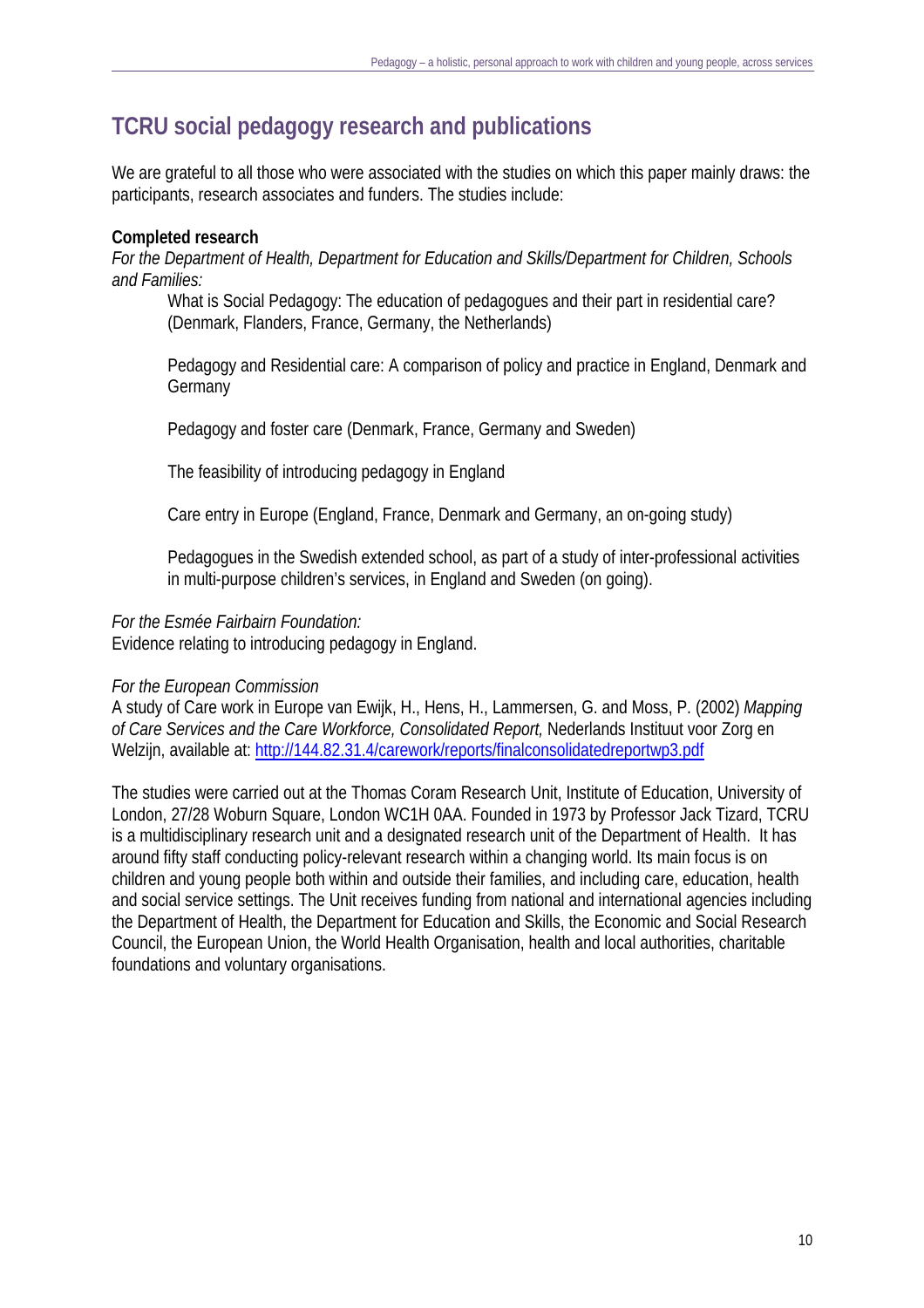## **References and Bibliography**

Boddy, J, Cameron, C. and Petrie, P. (2006) The professional care worker: the social pedagogue in Northern Europe, in J. Boddy, C. Cameron and P. Moss (eds) *Care Work: present and future*, London, Routledge

Cameron, C. (2007) *New Ways of Educating: Pedagogy and Children's Services, Final report to Esmée Fairbairn Foundation*, London, Thomas Coram Research Unit, Institute of Education

Cameron, C. and Moss, P. (2007) *Care work in Europe: Current Understandings and Future Directions*, Abingdon, Routledge

Cameron, C. (2004) Social Pedagogy and Care: Danish and German practice in young people's residential care, *Journal of Social Work, 4, 2, 133 – 151* 

*Cameron, C. (2005) Guide to Growing Up, Community Care, 28 April*

Cohen, B., Moss, Petrie, P. (2004) *A New deal for children – Re-forming Children's Services?* Policy Press: Bristol

Courtioux, M. Davies, H., Jones, J., Kalcher, W., Steinhauser, H., Tuggener, H. and Waaldijk, K. (1986) *The Social Pedagogue in Europe – Living with other as profession*, FICE: Zurich

Crimmens, D., (1998) Training for residential child care workers in Europe: comparing approaches in The Netherlands, Ireland and the United Kingdom, *Social Work Education*, Vol. 17, no. 3, 309-319.

Department for Education and Skills, (2003) *Every Child Matters,* London: The Stationery Office

Department for Education and Skills, (2006) *Care Matters: Transforming the lives of children and young people in care*, London: The Stationery Office

Department for Education and Skills, (2007) *Care Matters: Time for Change*, London: The Stationery **Office** 

Department for Children, Schools and Families (2008) *The Children's Plan: Building Brighter Futures*, London: The Stationery Office

Gottesman, M. (1994) *Recent Changes and New Trends in Extrafamilial Childcare: An international perspective,* Whiting and Birch: London

Harder, M. and Pringle, K. (1997) *Protecting Children in Europe: Towards a new millennium* Aalborg University Press: Aalborg

Hatton, K. (2001) Social work in Europe: Radical traditions, radical futures? in *Social Work in Europe, Vol.* 8, No.1, pp 32-43

Hetherington R., Cooper, A., Smith, P. and Wilford, G. (1997) *Protecting Children: Messages from Europe,* Russell House Publishing: Lyme Regis

Higham, P. (2001) Changing practice and an emerging social pedagogue paradigm in England: The role of the personal adviser, *Social Work in Europe,* Vol. 8, No.1, pp 21-29